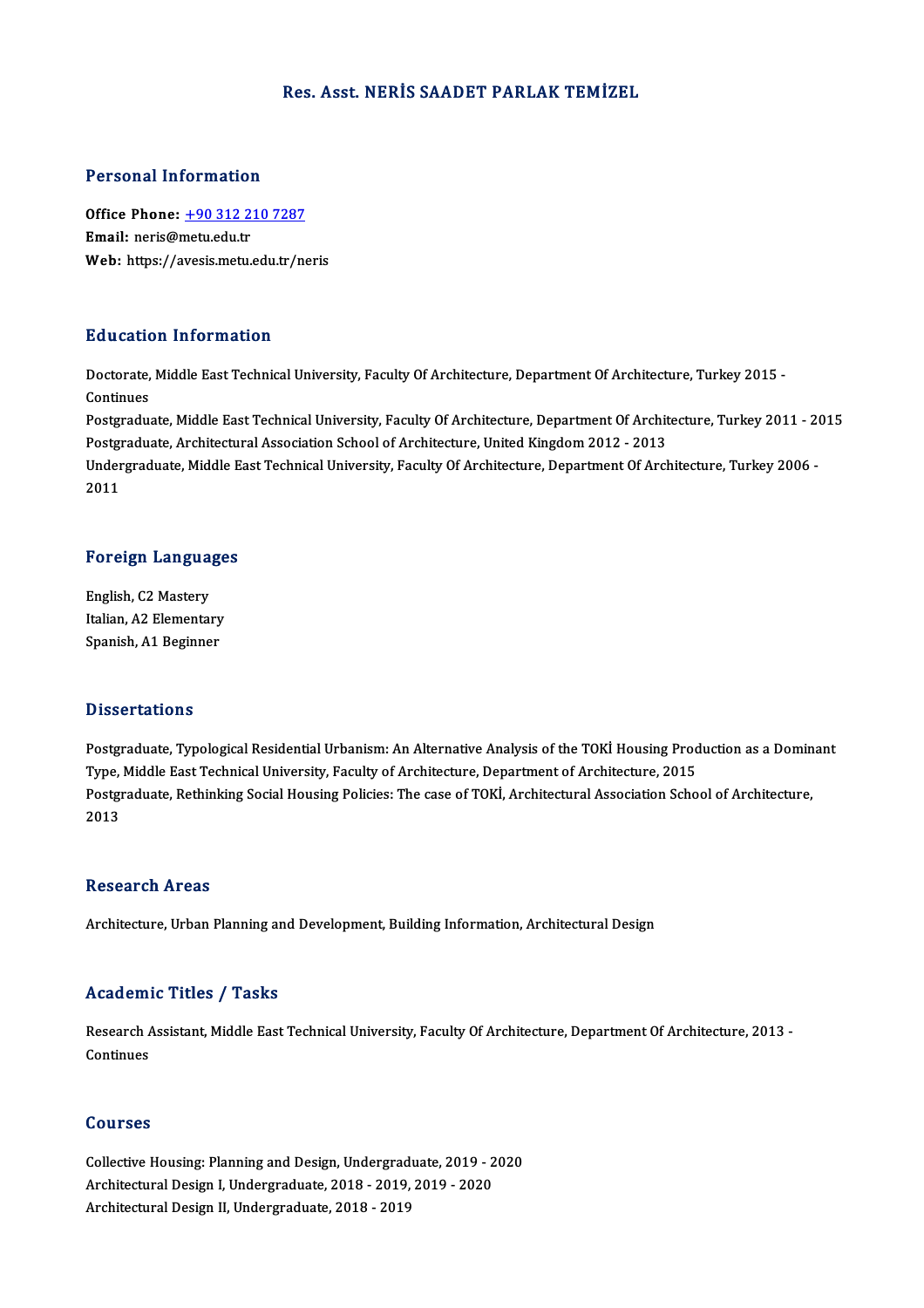Architectural Design VI, Undergraduate, 2016 - 2017, 2017 - 2018<br>Architectural History II, Undergraduate, 2016 - 2019, 2017 - 2018 Architectural Design VI, Undergraduate, 2016 - 2017,<br>Architectural History II, Undergraduate, 2018 - 2019<br>Architectural Design V, Undergraduate, 2016 - 2017 Architectural Design VI, Undergraduate, 2016 - 2017, 2017 - 2018<br>Architectural History II, Undergraduate, 2018 - 2019<br>Architectural Design V, Undergraduate, 2016 - 2017, 2017 - 2018<br>Architectural Design IV, Undergraduate, Architectural History II, Undergraduate, 2018 - 2019<br>Architectural Design V, Undergraduate, 2016 - 2017, 2017 - 2018<br>Architectural Design IV, Undergraduate, 2013 - 2014, 2014 - 2015, 2015 - 2016<br>Architectural Design III, U Architectural Design V, Undergraduate, 2016 - 2017, 2017 - 2018<br>Architectural Design IV, Undergraduate, 2013 - 2014, 2014 - 2015,<br>Architectural Design III, Undergraduate, 2014 - 2015, 2015 - 2016<br>Introduction to Architectu Architectural Design IV, Undergraduate, 2013 - 2014, 2014 - 2015, 20<br>Architectural Design III, Undergraduate, 2014 - 2015, 2015 - 2016<br>Introduction to Architectural Concepts, Undergraduate, 2015 - 2016<br>Craphic Communicatio Architectural Design III, Undergraduate, 2014 - 2015, 2015 - 2016<br>Introduction to Architectural Concepts, Undergraduate, 2015 - 2016<br>Graphic Communication, Undergraduate, 2014 - 2015

# **Jury Memberships**

**Jury Memberships<br>Competition, Archiprix Türkiye 2020, Şevki Vanlı Mimarlık Vakfı, February, 2021**<br>Competition, Yani Narmallar, Mimarlık Öğrengileri Mimari Cirim ve Estoğraf Yarıs yar y Tremberempe<br>Competition, Archiprix Türkiye 2020, Şevki Vanlı Mimarlık Vakfı, February, 2021<br>Competition, Yeni Normaller, Mimarlık Öğrencileri Mimari Çizim ve Fotoğraf Yarışması, Mimarlar Derneği 1927, October, Comp<br>Comp<br>2019<br>Comp Competition, Yeni Normaller, Mimarlık Öğrencileri Mimari Çizim ve Fotoğraf Yarışması, Mimarlar Derneği 1927, O<br>2019<br>Competition, Mimarlıkta Eleştirel Okumalar 6: Modern Güzeldir, Üniversite Öğrencileri Metin Yarışması, Mim

2019<br>Competition, Mimarlıkta Eleştirel Okumalar 6: Modern Güzeldir, Üniversite Öğrencileri Metin Yarışması, Mimarlar<br>Derneği 1927, February, 2016

#### Articles Published in Other Journals

rticles Published in Other Journals<br>I. TEMA[S] Kentin Konforlu Köşeleri: EmpathiCity<br>Rarlak Temirel N.S TEMA[S] Kentin K<br>Parlak Temizel N. S.<br>Mimarlik nn 1–2014 Parlak Temizel N. S.<br>Mimarlık, pp.1, 2016 (National Non-Refereed Journal)

#### Books&Book Chapters

I. Housing as an Urban Strategy Barth L., Parlak Temizel N. S., Kathori A., Fidelman M. in: Housing as Urbanism: III Urban Design International Workshop AA/UFPE-Recife, Brazil, Alex Warnock-Smith,Jorge Fiori,Hugo Hinsley, Editor, Architectural Association School of Architecture, London, pp.128-169, 2014

# Smith, Jorge Flori, Hugo Hinsley, Editor, Architectural Associations<br>Memberships / Tasks in Scientific Organizations

Memberships / Tasks in Scientific Organization<br>Mimarlar Derneği 1927, Board Member, 2018 - Continues<br>Mimarlar Derneği 1927, Member, 2016, Continues Mimarlar Derneği 1927, Board Member, 2018 - Continues<br>Mimarlar Derneği 1927, Board Member, 2018 - Cont<br>Mimarlar Derneği 1927, Member, 2016 - Continues Mimarlar Derneği 1927, Board Member, 2018 - Con<br>Mimarlar Derneği 1927, Member, 2016 - Continues<br>TMMOB Mimarlar Odası, Member, 2011 - Continues TMMOB Mimarlar Odası, Member, 2011 - Continues<br>Tasks In Event Organizations

Tasks In Event Organizations<br>Parlak Temizel N.S. , Türkiye Kentsel Morfoloji Araştırma Ağı III. Kentsel Morfoloji Sempozyumu , Scientific Congress,<br>Ankana Turkay Mayıs 2021 Auska An Event of gam.<br>Parlak Temizel N. S. , Türkiye<br>Ankara, Turkey, Mayıs 2021 Parlak Temizel N. S. , Türkiye Kentsel Morfoloji Araştırma Ağı III. Kentsel Morfoloji Sempozyumu , Scientific Congres<br>Ankara, Turkey, Mayıs 2021<br>Özgenel L., Bancı S., Ildız R., Parlak Temizel N. S. , Arıkboğa C., 100. Yıla Ankara, Turkey, Mayıs 2021<br>Özgenel L., Bancı S., Ildız R., Parlak Temizel N. S. , Arıkboğa C., 100. Yıla Doğru Mimarlar Derneği 1927, Art Activities,<br>Ankara, Turkey, Şubat 2019 Özgenel L., Bancı S., Ildız R., Parlak Temizel N. S. , Arıkboğa C., 100. Yıla Doğru Mimarlar Derneği 1927, Art Activities<br>Ankara, Turkey, Şubat 2019<br>Ildız R., Özgenel L., Bancı S., Parlak Temizel N. S. , Ankara 20. Yüzyıl Ankara, Turkey, Şubat 2019<br>Ildız R., Özgenel L., Bancı S., P<br>Ankara, Turkey, Aralık 2018<br>Parlak Tomizel N. S., ACU De Ildız R., Özgenel L., Bancı S., Parlak Temizel N. S. , Ankara 20. Yüzyıl Mimarlığı: Güncel Fotoğraf Arşivi, Art Activities,<br>Ankara, Turkey, Aralık 2018<br>Parlak Temizel N. S. , AGU Design Week | Frontier/Trans-Frontier | Con Ankara, Turkey, Aralık 2018<br>Parlak Temizel N. S. , AGU Design Week | Frontier/Trans-Fron<br>Design, Workshop Organization, Kayseri, Turkey, Eylül 2017<br>Calislan O. Efecălu H. E., Büyülseyelek A. B., Canaran C. Sev Parlak Temizel N. S. , AGU Design Week | Frontier/Trans-Frontier | Convention to Invention: Typology in Housing<br>Design, Workshop Organization, Kayseri, Turkey, Eylül 2017<br>Çalışkan O., Efeoğlu H. E. , Büyükcivelek A. B. , C Design, Workshop Organization, Kayseri, Turkey, Eylül 2017<br>Çalışkan O., Efeoğlu H. E. , Büyükcivelek A. B. , Canaran C., Severcan Y. C. , Cihanger Medeıros Rıbeıro D., Baş Bütüner F.,<br>Aksel Gürün B., Acar Y., Tümtürk O., e